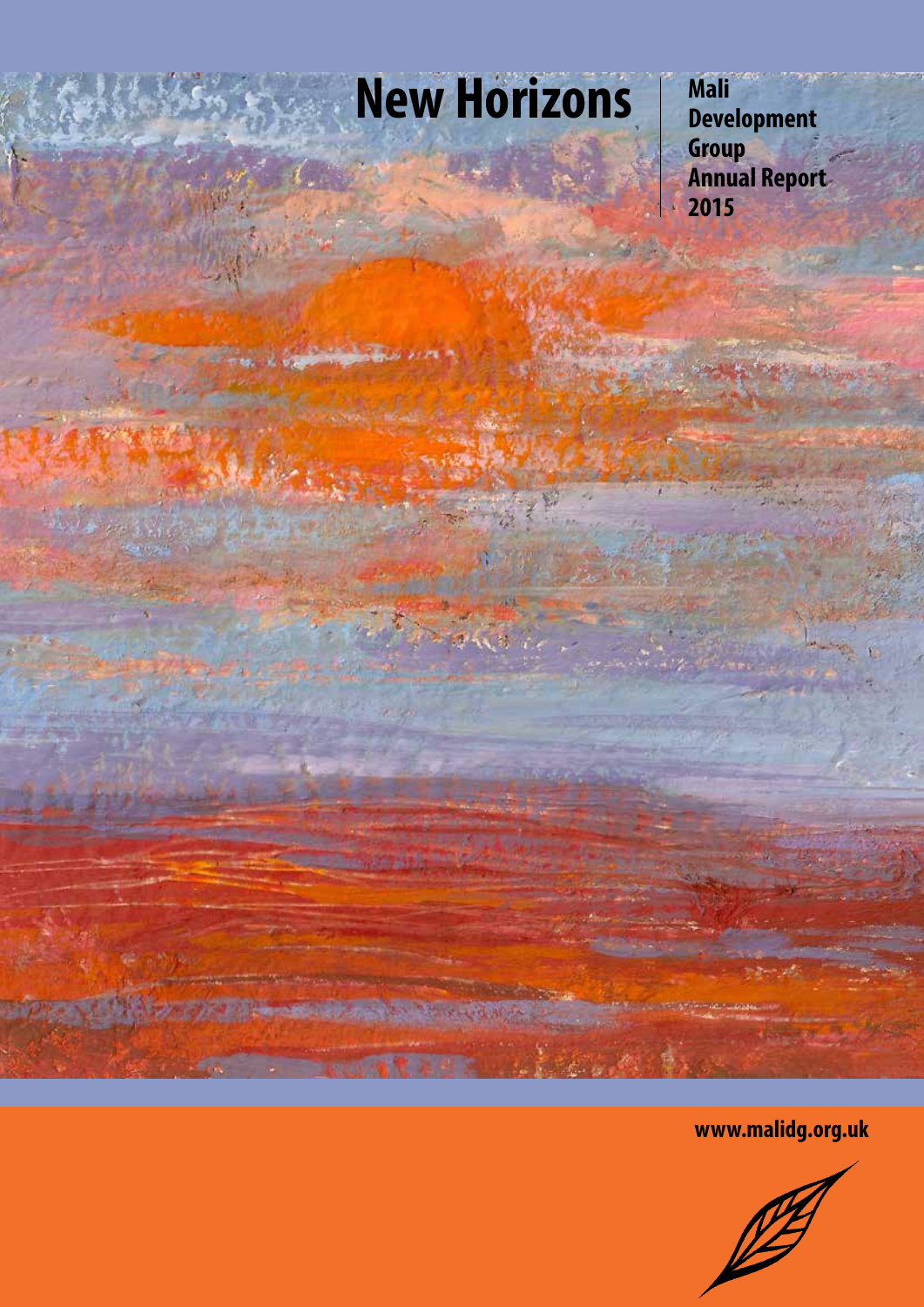If you would like any other information about projects, or our work generally, please contact us

John Hedge (Secretary) 50, Friars Street, Sudbury, Suffolk, CO10 2AG 01787 311590 john.hedge@malidg.org.uk

If you would like to help financially: MDG cheques should be payable to Mali Development Group and sent to:

**The Treasurer**

26, Emanuel Avenue, London, W3 6JJ

Please ensure that you give us your name and address together with a statement that you want us to treat this and any other donations you make as Gift Aid donations and that you currently pay sufficient Income Tax and/or Capital gains Tax to cover the amounts given. You can also access donation forms and membership forms on our web site: **www.malidg.org.uk**

This also gives details of Standing Order arrangements – a great way to help us. You can also text a donation of £2, £5 or £10 by texting Mali22 to 70070, for example, Mali22 £5.

If you would like to donate your time and skills please contact the Secretary in the first instance, and he will put you in touch with one of our new working group Coordinators.

#### **Committee members 2013/2014**

| Chair             | <b>Andy Benson</b> |
|-------------------|--------------------|
| <b>Vice-Chair</b> | <b>Rob Spivey</b>  |
| Secretary         | <b>John Hedge</b>  |
| <b>Treasurer</b>  | <b>David Hedge</b> |

#### **Working groups and Coordinators:**

| <b>Project Work</b>         | <b>Luke Hedge</b>  |
|-----------------------------|--------------------|
| <b>Fundraising</b>          | <b>Linda King</b>  |
| Communications Janice Hedge |                    |
| <b>Public Affairs</b>       | <b>Sam Garbett</b> |

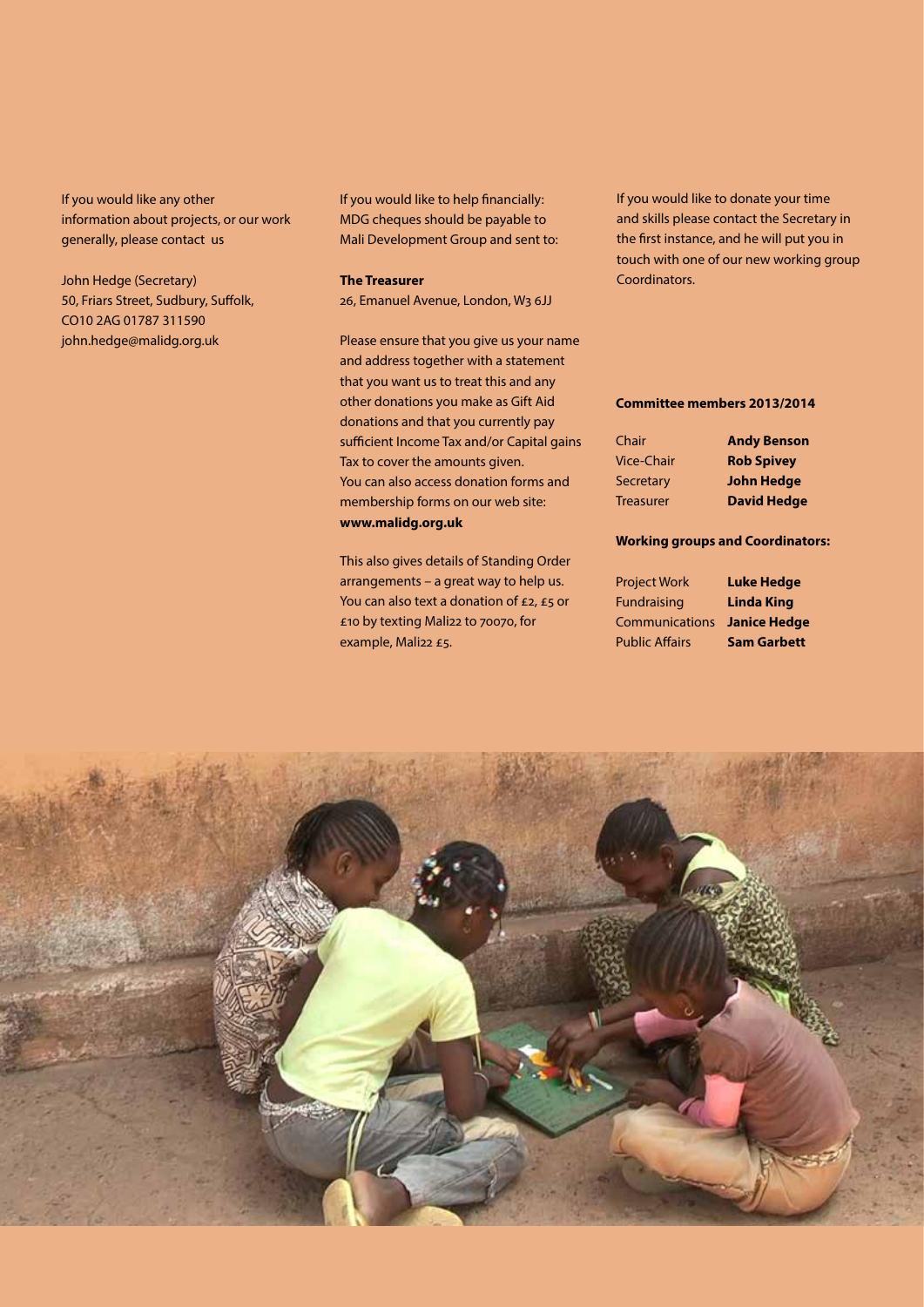### A message from **Andy Benson & Rob Spivey**

Chair and Vice-Chair of Mali Development Group



### **Welcome to our 2015 Annual Report: steering a steady course...but changes lie ahead**

Last year's annual report highlighted the pressures on development support of the sort that MDG represents. This year's has to repeat the theme. Cuts to living standards at home, the continued uncertainties of the 'austerity agenda' and the increasing clamour of demands on those who are willing and able to donate has meant that fundraising remains a challenge. Within Mali, the political situation has stabilised but remains fragile and interruptions in international aid persist. And behind all this is the continued rise in global conflict and inequality that is creating such extraordinary events as the siege of the channel tunnel.

Surely the only real answer is a social and economic environment in countries like Mali that offers people there the hope and promise of a decent life. This is why – in our tiny way – we carry on doing what we're doing: supporting with money, and our skills where they are useful, "development on a human scale" through committed and effective voluntary organisations, run by Malians for Malians.

Our principal partnerships remain with Jeunesse et Developpement and Pensons a Demain and you can read about progress within these two organisations in this report. With respect to J&D it is fitting that we should mark here our tribute to Mamadou Kone, joint founder and Director of J&D, who left in April to take up a new post in Sikasso. Kone's contribution to J&D was gigantic and vital and he will be greatly missed. In his place we welcome Nouhoum Haidara, with whom we have already established a warm and effective working relationship.

Tributes are also due to John Hedge, MDG founder and General Secretary for the last 16 years who has also announced his decision to step down. Another hard act to follow, John has not only been the lodestar for MDG's progress and development but he has also been responsible for much of the legwork needed to make it all happen. Life without John at the helm will be a peculiar experience.

To lose two founders in the course of a few months may seem like bad luck or bad planning but we are looking forward to the coming year with anticipation and some confidence. J&D remains in good hands as does Pensons a Demain, steered by the inspirational Bogolan artist Kader Keita. Within MDG, our working groups, their co-ordinators and the main committee are working hard and well. We are about to re-launch our revamped website, the Mali Interest Hub is developing well (and we have passed our 100<sup>th</sup> Mali Song of the Week!) and, at the time of writing, we have our heads down completing a major stage 2 application to Comic Relief which, if successful, will be a game changer for us and for J&D, whose health insurance programme in Yanfolia is the subject of the bid. So much to play for.....

Everyone involved in MDG does so as volunteers and this is important to us. We are pleased to offer a big thanks to all those who have helped us over the last year, including the continued encouragement – financial and otherwise – from our members and supporters. Here and in Mali we continue to make this partnership work and the world a better place for it. And for anyone wishing to join us you will be welcome – please get in touch.

1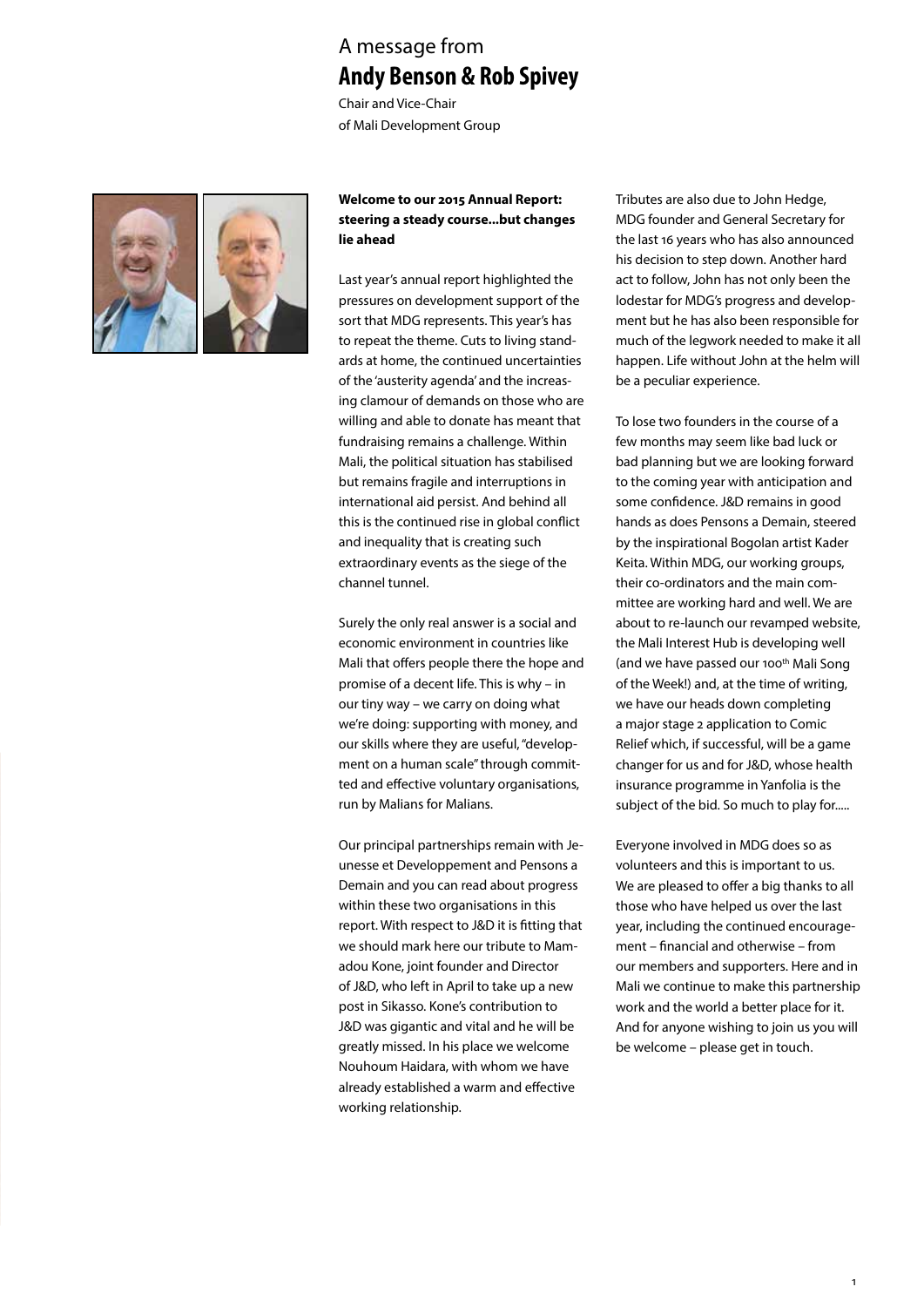### A message from **John Hedge**



### **Goodbye Kone and thanks for everything**

We first met Kone in 2002. He had just been appointed as Director at J&D and it was felt that he would benefit from a course in English at a language school in Oxford. He lived with us in Didcot for almost 3 months and as well as becoming amazingly good at English remarkably quickly, he rapidly became an established member of the family - and he still is as far as we are concerned!

Kone was with us during the World Cup and it was soon clear that he was a passionate football fan, and a great admirer of Manchester United. While he was with us we made a trip to Old Trafford and Kone was able to look round the Stadium, something he had always wanted to do. He took part in everything we asked with great commitment and generosity – despite being asked to talk at endless meetings and take part in lots of activities - he was not altogether thrilled about an MDG cycling event in the rain, I remember.



Sue Upton and Kone, 2003

Kone very quickly understood what MDG was about, and when not long afterwards a party of us made the first trip to Bamako and then the long and pretty arduous trip to Manankoro, Kone was on hand, with Sue Upton, to lead the way and help us understand. It was wonderful to see Kone addressing village meetings and explaining who we were and what we were trying to do - the fact that we had to raise the money and how we went about it.

As the relationship went on and we and Kone made further trips to each other's countries, the relationship with J&D developed strongly - based on the openness and straightforward approach which Kone always showed. Linda King remembers the trip when a team went to Togo to meet up with the Toyota funded vehicle which we had obtained for J&D. The idea was that Kone would meet them there, locate the vehicle and drive up to Bamako - in the event, the vehicle was late and a coup occurred in Togo! In a very tense situation Kone made sure that they all got out without harm

Kone was one of the founders of J&D. He and his great friend, Madou Diarra, now J&D's President, went together on scholarships to the Soviet Union - Kone had hoped for a course in Medicine but in the way of those days found that he had been allocated a place as an agronomy student. He and Madou both had to learn Russian from scratch, endured the cold and appalling racism and came back to Mali determined to help the development of their country. When no jobs were available they and others set up J&D as an indigenous NGO and everything went from there.

Kone's stint as Director was a long one – 15 years, and he presided over the growth of an amazing and very committed NGO, which earned the respect of all the communities they worked in as we discovered during our visits. When conflict came to Mali life became very difficult but Kone

and his colleagues persevered, and managed to sustain the organisation even when funding became much more challenging.

Kone continued to study and obtain further qualifications. Earlier this year he went to Burkina Faso to collect his master's Degree. He was then taken on by a Swiss NGO, Helvetas as an Education Programme Coordinator based in Sikasso, the region he knows so well, though he is also managing work in Mopti and Timbuktu.

God bless you Kone for all that you achieved with J&D and all our best wishes for the future with Helvetas. We will certainly stay in touch and MDG members will never forget you.

We know Nou, Kone's successor, very well as he has worked for J&D for a long time and also knows MDG well, so as well as farewell to Kone, a big welcome to Nou. It is pleasing that we have been able to work so closely with Madou and Nou in developing our current Comic Relief bid, so we look forward to the partnership going forward into the future after a successful transition.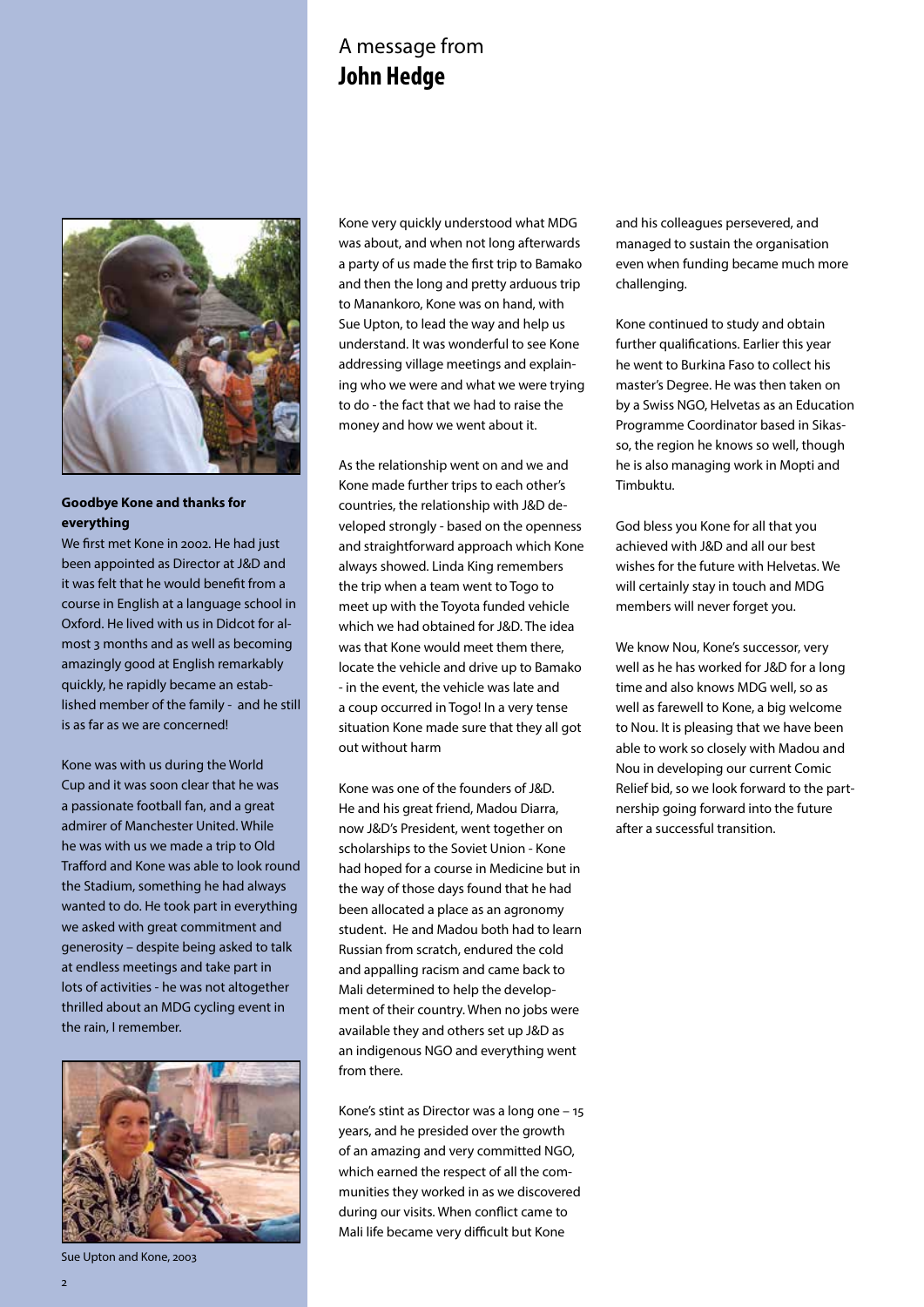### A report from **John Hedge** Secretary of Mali Development Group

#### **J&D and the Yanfolila Mutuelle**

We asked members earlier this year to contribute to a special appeal for this vital J&D project. The Mutuelle is a community health insurance scheme to providing the financial security for local people to seek proper help with their health needs.

Within the area, local clinics, and District Referral Centres (small hospitals like the one MDG supported in Kolondieba) provide basic coverage of health care services. But most people have to pay for treatment in Mali, and although costs are low, many people have very little to spare. That leaves many unable to use the service, relying instead on traditional methods or just hoping for the best! Through the Mutuelle, people can save in advance against the time when they need the help of the health service.

We gave you several practical examples, such as Fanta Sidibé.

#### **Fanta's story**

Fanta is from the village of Dalada, situated 25 kilometres from the town of Yanfolila. She is 25 years old and married with 5 children, 4 boys and a girl.

She cultivates just over an acre of land, given to her by her father and on this grows peanuts, which she both sells and uses for the family She also grows and sells other vegetables.

She has been a member of the savings and credit association in her village since 2010, and she started subscribing to the Mutuelle in 2013.

Before she joined she could not afford things from the dispensary, and instead was using traditional herbal remedies, but these did not work well and she regularly fell ill with malaria. Since joining the Mutuelle things have been much better. As she says:

*'This year I have been to the community health centre in Yanfolila in February and in July because of malaria. My prescription*  *costs were 6330 FCFA (just over £8) and 15850 FCFA (just over £20).'*

She paid herself, from her savings, a total of just over £7 for the two consultations and prescriptions and the Mutuelle paid the rest (just over £21). This has made a huge difference to her access to health services- as she says:

*My last illness was a severe case of malaria, I arrived at the health clinic in Yanfolila sitting on a moped, almost lying on the driver, exhausted and weak. That day the doctor gave me serum. If I hadn't subscribed to the mutuelle I would not have managed to face all these expenses.*

### **How are things going now with the Mutuelle?**

The reasons behind our appeal this year were that previous funders had, despite a very positive external evaluation, decided not to continue funding. J&D came to us and needed urgent help to maintain the scheme, restore local confidence and enable it to become self-sufficient. The generous response of our members and others has enabled J&D to continue supporting and developing the mutuelle. Our strategy has been to use the money you donated to help the project leader Tiori Diarra:

- $\bullet$  Build the membership
- <sup>l</sup>Work closely with the health centres
- Develop the project's local links in the 35 villages which the Mutuelle covers, strengthening local committees and supporting village representatives.The project has been further strengthened as our main J&D priority by having our Link Worker, Tanty Samake move to the area to provide training locally.

Tiori Diarra has kept us closely informed of the work being done, and there has been encouraging progress all round. A key priority both for MDG and J&D has also been the development of a major

bid to Comic Relief, which is presently under final consideration. The bid not only covers 3 further years funding of the work with the Mutuelle but major prevention programmes on Ebola and Malaria.

We will continue to keep you informed of progress, but a big thank you to everyone who contributed- it has made progress possible, and we now have fingers and everything else crossed that our bid to Comic Relief succeeds.



Kolondieba Hospital



Ebola Prevention Yanifolila



Tanty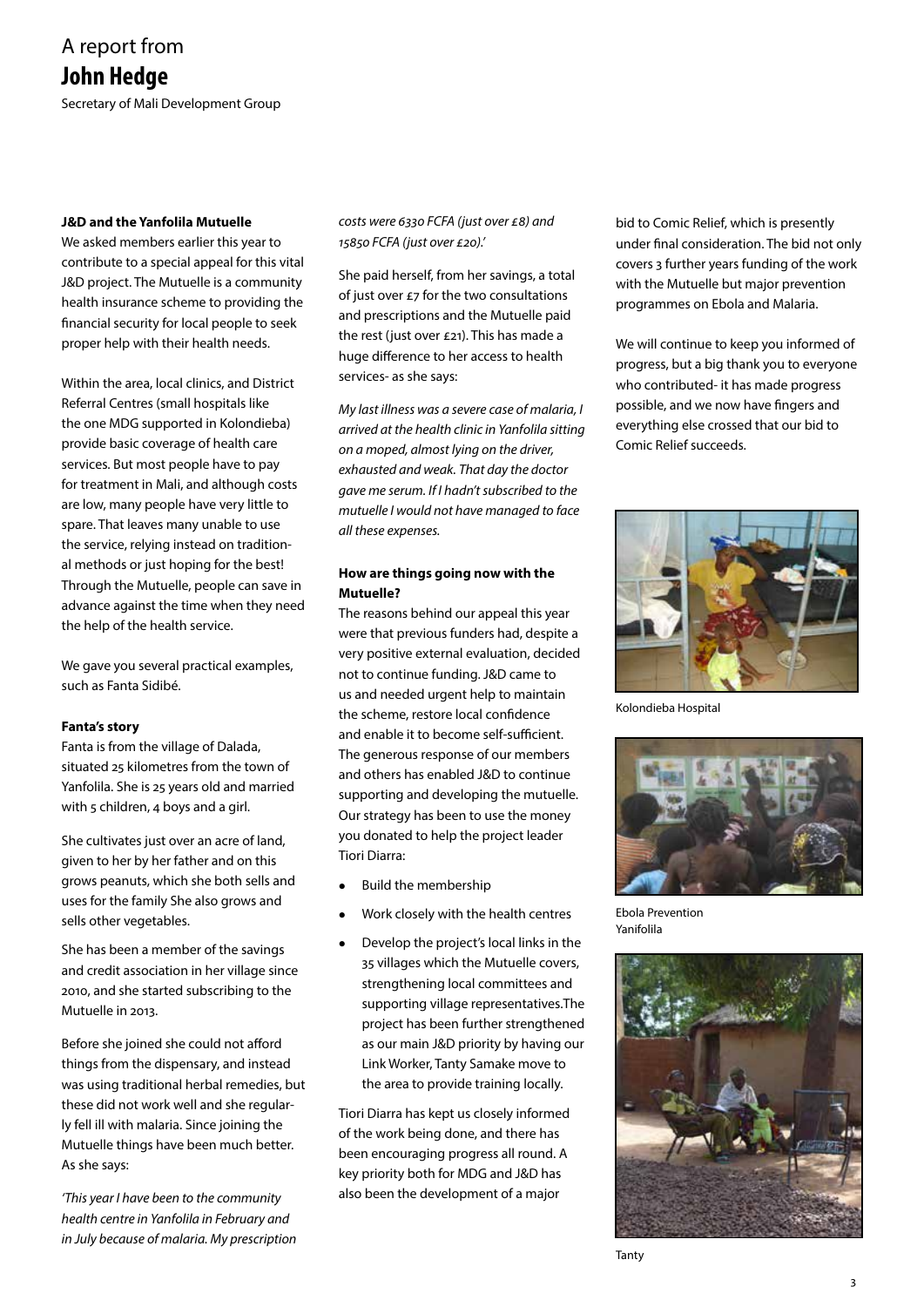### Project Group **Luke Hedge Coordinator**





Tanty Samake, link worker



Young woman learning the art of Bogolan, at Pensons à Demain

It has always been important that the projects funded through MDG are sustainable in the longer term and visits have been undertaken by our link worker Tanty Samake throughout the year to ascertain their legacy. Some of these legacies are highly significant and continue to make a real and important difference to the lives of local people. The school in N'tentou, which was built with MDG support in 2004 now has 145 pupils over three classes. In Kolondieba, where MDG funded the construction of two hospital blocks for the treatment and children and women experiencing high-risk pregnancies, just under 372 women and children were treated in 2014.

MDG has always and will continue to work with communities at a grass roots level. In Lemouroutoumou the establishment of a grain mill by MDG in 2004 allowed women the time to engage in market garden activities, leading to greater income generation and later the establishment of a school for the village. The grain mill in the village of Kambali, also funded by MDG, proved successful and a further three mills have been purchase subsequently and the equivalent of £8000 in profits are currently available for the community.

Although MDG continues to support these smaller projects, much of the current focus of MDGs work over the last year has been on maintaining the "Health Mutuelle" in the Yanfolila region. This project, focussing on ensuring wider access to primary health care and better Ebola and Malaria prevention, is subject to a Comic Relief Bid and this is discussed further in this report.

MDG continues to contribute significantly to the important and unique work that "Pensons à Demain" undertakes with street children in Bamako. Well respected by the Malian Government, which makes its own contribution by paying the Electricity and Water Bills for the project, the focus is on training and educating young people living on the streets of Bamako.

The project continues to work intensively with around 20 children and young people for each intake, almost all of whom are accommodated by the project, and they receive education and tutelage in the Malian art of Bogolan with the internationally respected artist Kader Keita. Pensons à Demain is currently expanding and a new building is being constructed, providing further education and studio space. A particular focus this year in the education of young people has been on Ebola prevention and basic sanitation. The project aims to expand the outreach work that it does with street children and is seeking funding for a vehicle to enable this to happen.

Political difficulties and conflict in Mali do not detract from the significant progress that has been made in terms of development in recent year and it is increasingly important for organisations such as MDG to maintain their involvement.

What is clear is that the work that we do has and will continue to have a lasting impacting upon generations of people in Mali. Over the coming year, using the revamped MDG website, we intend to evidence this more clearly, with greater use of visual information and case studies.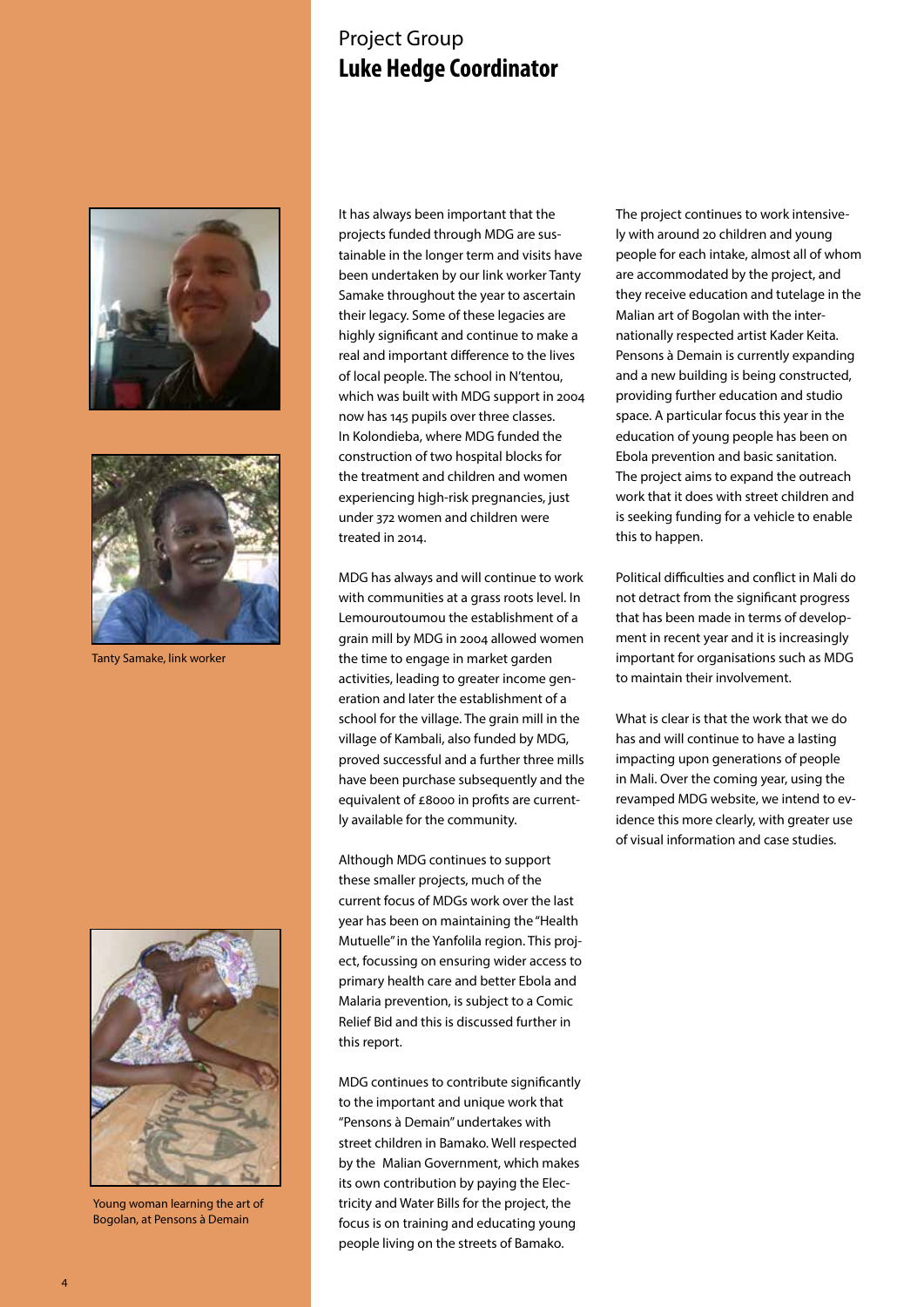### Public Affairs Group **Sam Garbett Coordinator**



It has been another turbulent year for Mali. I am very proud of the work the Public Affairs Group has done in response to this and to meet our aim of increasing awareness in the UK of Malian news, politics and culture as well as MDG's project work. Enjoyable though this has been our work has been chiefly concerned with conveying, contextualising and explaining a tragic story. This year civil and military violence became an immediate reality every Malian has to contend with; not just those in the north, or outside Bamako. Ebola struck and threatens, like war, to break out again. But within this there are other stories. With Mali's political, security and economic recovery appearing to stall it has been difficult to balance the obvious successes in other areas of Malian life, particularly in sport and culture. There have been peace agreements also, and epidemics were contained and routed. From here and as a Group, what are the key messages we need to promote? What image of Mali do we want to help portray? What image exists in the minds of Britons already, if at all? And where does MDG's important developmental work fit into all this?

It is has been made abundantly clear in our public affairs that MDG's projects are needed more than ever. To support this, the approach we have taken this year is strike that difficult balance; encourage concern and understanding for Mali by incorporating serious and difficult issues within the experiences that make people adore the country in the first place. This report offers an insight on how we went about making this happen and how we

will expand this into the future. So, with that, it gives me great pleasure to pen my first contribution to the annual report as Public Affairs Coordinator since I took over from Dan Price in 2014. As many of you know, Dan was a tremendous Coordinator and I am sure you are relieved to hear that he continues to do wonderful work for MDG. Since I've stepped up he has often lent me his great strategic mind, vision and attention to detail. I must extend special thanks to him for this.

African music popularity in the UK continues to grow. Mali's phenomenal music and performing arts is therefore the centre-piece of our Public Affairs strategy. On the Mali Interest Hub (mali-interest-hub. com), our 'Mali Song of the Week' (SOTW) feature has been used to introduce a whole range of different aspects of Mali's current affairs. Each week, a topic and song are married to produce a short article. This year the SOTW blog celebrated its 2<sup>nd</sup> birthday, its 100<sup>th</sup> edition and reported from Glastonbury Festival. I strongly recommend you check out the page and tune in each Wednesday for a fun way to stay up to date with everything Mali.

The Mali Interest Hub has also published longer, in-depth pieces on Mali's history and politics, produced by MDG volunteer Jonathan Marriot. One of MDG's key assets is its specialised experience with working in Mali in a focused manner. We recognise that we can provide an important commentary and perspective on Malian affairs, specifically to the English speaking world. As with all organisations, our online presence is increasingly important with presenting this message and our work here is vital to supporting MDG's general aims and objectives, particularly in fundraising.

In addition to his work on the Hub, Jonathan has continued to assist the Honorary Malian Consul to Britain – Mark Saade – in his tireless work to raise the official profile of Mali here in Britain. Jonathan's work has involved administrative support, event organisation and identifying key UK stakeholders. Over the coming months and years we will maintain this important relationship and build new ones with other organisations. We envisage the Hub having an important role in this and as it gets busier we'd love to have your input too, so please get in touch. Anyone got their perfect 'Mali Song of the Week?'

Looking ahead, we have already set some broad aims for next year. We have been so lucky to work with a range of very talented and dedicated people this year, from University Professor Kevin McDonald to ever-popular Malian band Songhoy Blues, among countless others. We're delighted to be part of this network and are gearing up to play an even more active role in this regard. We're already planning some great events, collaborations and projects for the coming year, so watch this space.

On the whole, we have found that focusing on Mali's cultural assets has made the country more accessible to people living in the UK and places MDG in a stronger position in raising awareness and funds in the digital age. Unknown to most, Africa has well and truly joined the digital age. A 2013 report found that 9 in 10 adults had at least one mobile phone in their household and though internet coverage remains limited, individual Malian's are as active on social media as much as those in any other country. Here, as MDG's public presence changes, there are opportunities for fostering an ever more valuable bond between Britain and Mali.



Toumani and Sidiki Diabate (Picture credits - Youri Lenquette)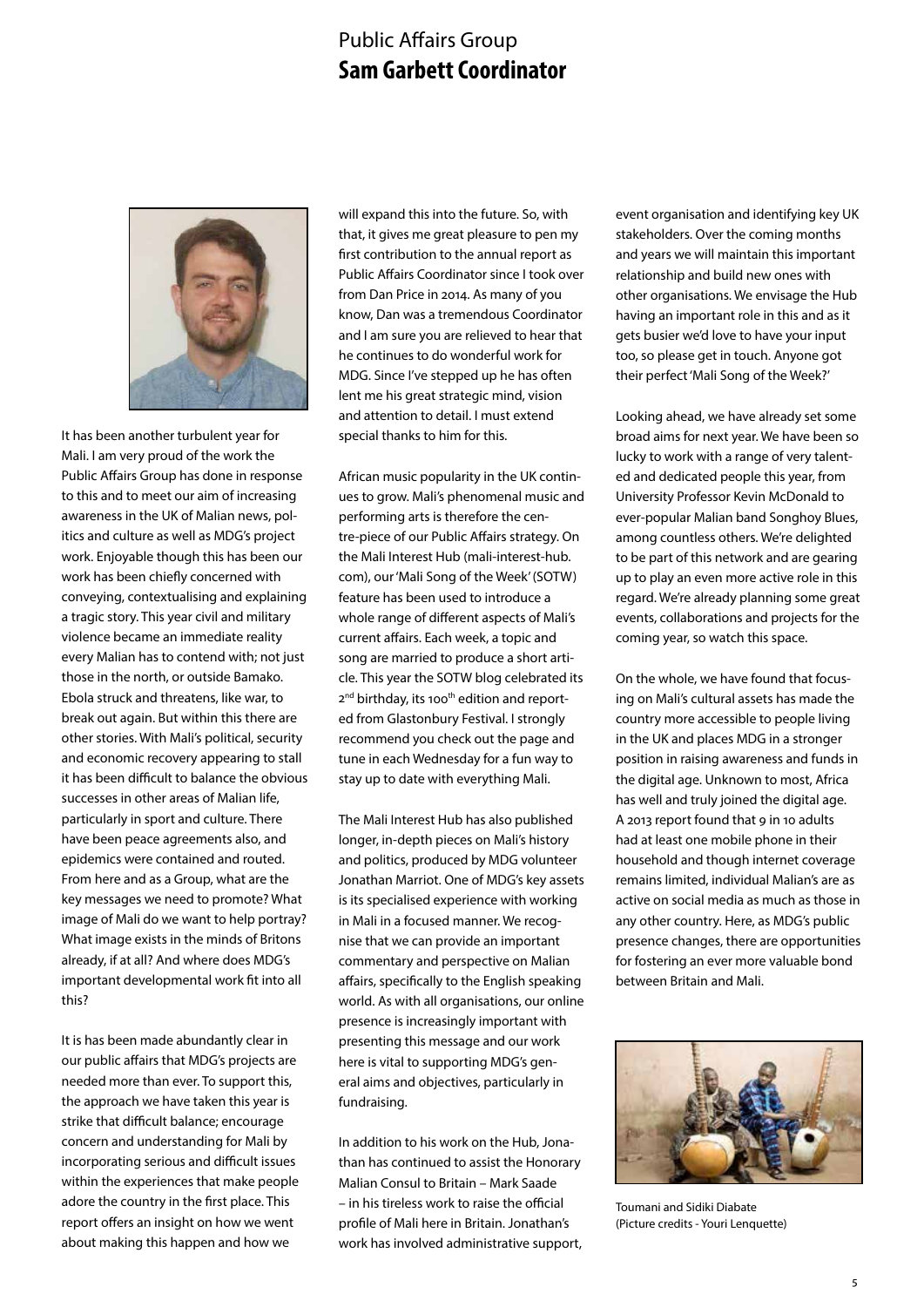### Communications Group **Janice Hedge Coordinator**

### Fundraising and Finance Group **Linda King Coordinator**



We have at last launched our new, redesigned website and it would be great if you could peruse it and let us know what you think of it. It is still a work in progress, and we are hoping to add some more tabs to include a gallery page, shopping and links to other connected sites. If you come across an article or news item elsewhere that you think would be of interest to us, then please email me at janicehedge@btinternet.com with the link or a copy of the piece with the possibility of uploading it or adding the link. We are always interested in informing our friends and members of Malian news and keen to keep the site up to date and relevant. **www.malidg.org.uk**



The general financial situation and the lack of knowledge the public has about Mali and MDG means that fundraising is not always easy. Nevertheless we have had another good year and are very grateful, once again to lots of people who have given their time and talents to help us. Mostly (??!!) they have enjoyed themselves in the process.

There have been 2 big sponsorship events undertaken on our behalf this year. Jess Garbett swam a mile in open water in Ipswich in June and then my 2 younger brothers, Pete and Steve cycled 100 miles through London into Surrey and back in Ride London 100. The 3 of them raised around £2800 altogether! Pretty amazing!

There are some other people making significant contributions. The group that turn up 3 times a year on a Saturday evening to take down the staging at Dorchester Abbey and replaces the choir stalls bring in £750 a year. Our Mali Development Group Catering Corps is gaining a reputation for putting on a good spread and being efficient organisers of a variety of events. We started out offering catering to anyone booking the wonderful village hall in Stadhampton (Oxon) but have also provided food at other venues. The largest event we have managed was for 100. Since the last annual report the Catering Corps has raised about £6000. The annual cricket match against the Bank of Montreal is a really good fundraiser provided we can keep the rain away. Around Christmas time we can sell cards, gifts, mincemeat, Christmas puddings and other items in various markets. A local Ramblers group made £450 on a race night which they gave to us and our members donated £1400 to us from their winter fuel allowances. For the second year a group has acted as car parking attendants at a steam rally in return for a donation to MDG. In addition to all of this we have regular income from a small number of standing orders. This is very welcome as it is regular and dependable. For all our other fundraising, we plan as well as we can and then cross our fingers that it will be successful.

If you have any suggestions for other things we might do for money, you would like to help, or book the services of the Catering Corps, then please contact linda. king@malidg.org.uk



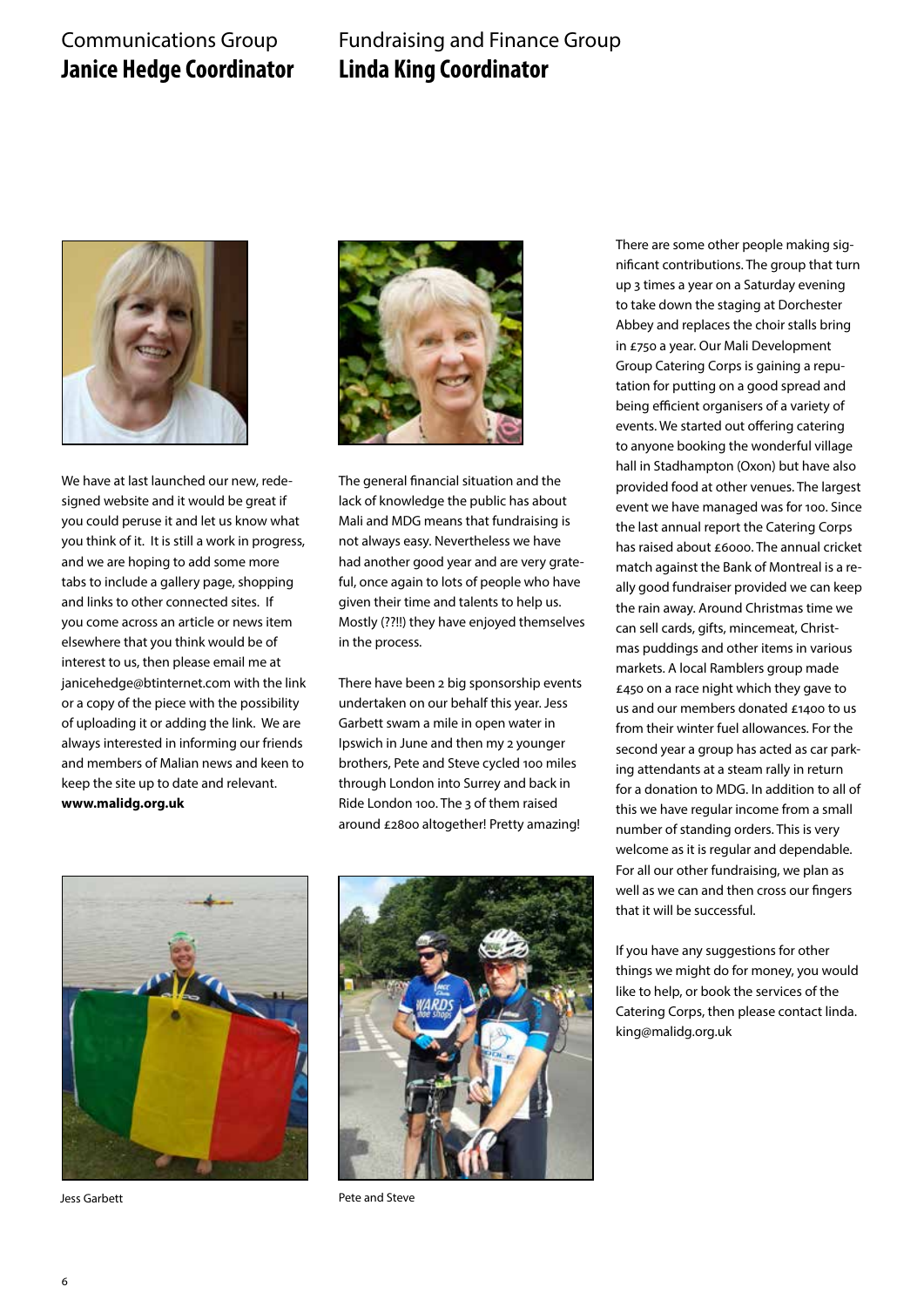### Financial Report **David Hedge**

Mali Development Group Treasurer



#### **Year ended 31st March 2015**

The charity met its financial objectives during the financial year whilst adhering to regulatory requirements, including the maintenance of minimum financial resources. Annual accounts are reviewed by an Independent Examiner who we are pleased to say has agreed to continue in this role on a voluntary basis.

MDG, as a volunteer based charity, has been highly successfully having received approximately £630,000 since inception in 2001.

#### **Income**

Gross income for the latest financial year rose 11%, compared with the prior year, to a total of £42,791. This reflected a 19% advance in revenue from donations and subscriptions to £32,879. As in prior years, this included regular member payments plus all individual, corporate and trust donations.

A considerable element of donation activity was focused on the vital Mutuelle appeal relating to the community health insurance scheme being developed by Jeunesse et Développement (J & D) in southern Mali. This appeal was highly successful and funds raised, including an allowance for Gift Aid refunds, amounted to approximately £11,000. Many people made vital contributions including John and Gill Hedge (£2,935), Just Trust (£3,000) and Nick Hards (£1,000) whilst further funds are expected from the appeal. As mentioned elsewhere, it is hoped that future development of the project will be supported by a substantial bid for 3 years funding to Comic Relief.

The partnership with J & D benefited from continued assistance from various companies and agencies including Just Trust, Ramboll UK Ltd. and the Creative Agency, Brothers & Sisters. As projected, funding for the J&D Reproductive Health programme ceased during 2014, having

operated for over 10 years, benefiting in the last four years by generous funding from the Guildford Academic Associates Trust.

The partnership with Kader Keita's organisation, Pensons a Demain (PAD), received funding including a highly valuable £8,500 from The Patsy Wood Trust, a £1,000 contribution from Just Trust and continued generous financing from St Helen's Church PCC, Abingdon (£1,250 annually for 2014/16).

We are grateful to all regular donors, both individual and organisations. Continuing commitments and assistance from organisations like the companies already mentioned plus Trusts and Foundations are most helpful in underpinning our work and giving a strong foundation for our own fundraising activities.

Fund raising produced a 32% rise in annual income to £6,103 with the diverse activities noted elsewhere in this Report and activities were very efficiently coordinated and managed by Linda King. Revenue included the benefit of Bank of Montreal's continued valuable and generous sponsorship of another summer cricket match where overall receipts for MDG exceeded £1,200.

Gift Aid tax refunds amounted to a slightly lower £3,447 and the benefit received from these refundable contributions is very important. We work hard to be as efficient as possible in claiming Gift Aid, as it constitutes a useful element of annual income.

#### **Expenditure**

Outgoings amounted to £45,970 in 2014/15 and this was principally comprised of quarterly Malian transfers to meet agreed funding needs in accordance with Work Plan priorities. Those directed to J & D represented 64% of this total with 30% transferred to PAD.

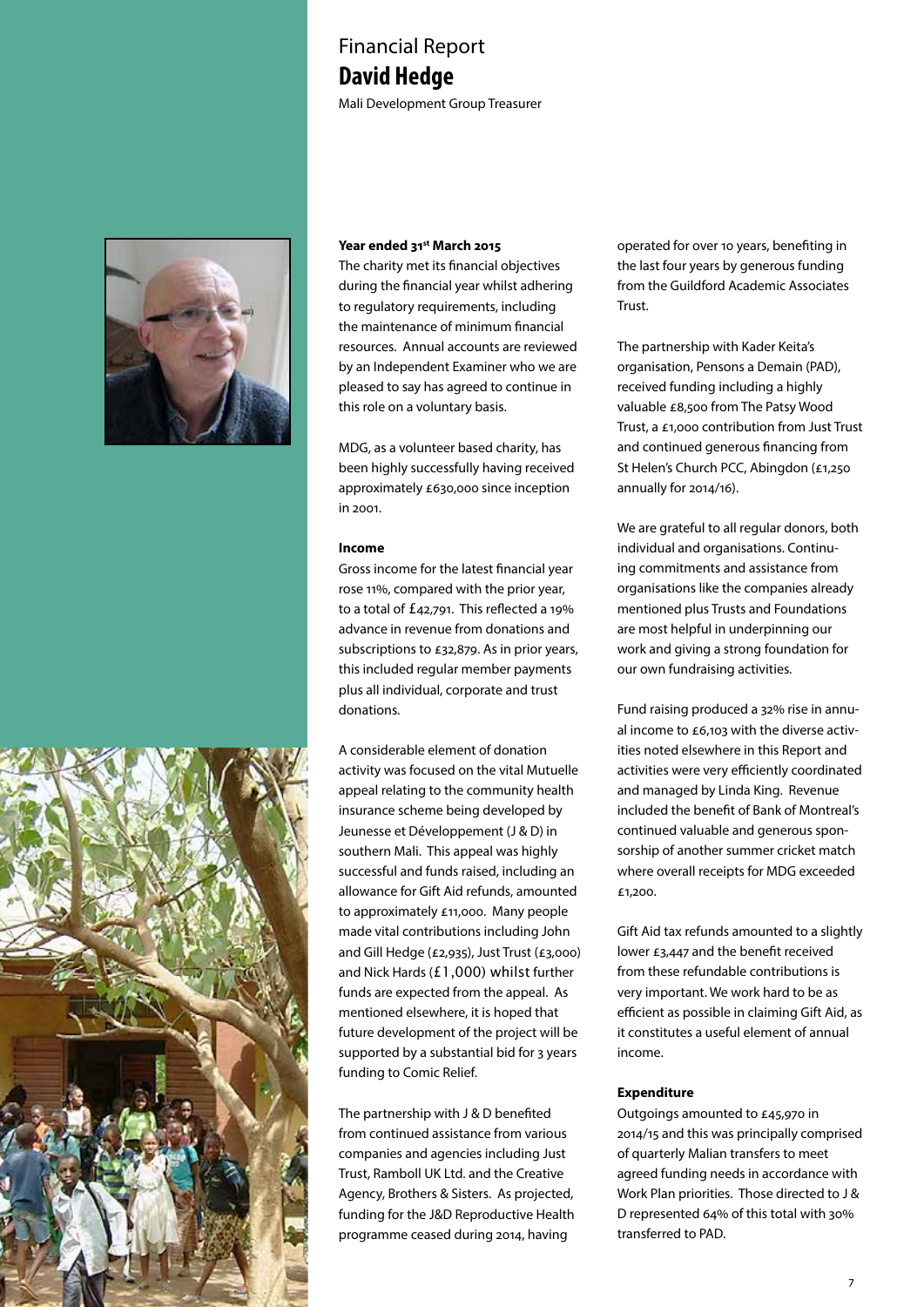## Financial Report **Tributes to John David Hedge**

(continued)

MDG's other costs and overheads, such as secretarial expenses and bank transfer charges plus expenses related to public liability insurance and printing, are modest in line with the charity's volunteer identity. They accounted for below 6% of income.

Outgoings are subject to approval by the Executive Committee of MDG and, as indicated above, they involve on-going dialogue with partnerships.

Transfers are made to J&D and PAD on a quarterly basis, normally to coincide with the Malian Calendar Financial Year of January to December. MDG receives regular progress reports from both organisations and funding priorities can be adjusted based upon both feedback and new information.

### **The Current Financial Year (four months in 2014/2015)**

The initial 4 months of fiscal 2015/16 reveal income of £12,680.

This included a Gift Aid tax refund of £2,823.40 with regard to income generated in the seven months to 31 March 2015. A £1,400.00 contribution from the office of the Sudbury Mayor, generously made via Rob Spivey.

Various Fund Raising activities, for example the £860 emanating from a Quiz and Raffle.

Monies received for the Mutuelle appeal, including £1,000 from Penny Waterhouse. £500 transfers received from both Andy Benson and the Franklin Trust.

Outgoings continued to be predominantly in respect of quarterly transfers to J&D and MACH and this will continue in line with regular and project requirements.

However, depending upon the outcome of the Comic Relief bid relative to the Mutuelle project, it is anticipated that this

part of the charity's activities will become crucially important and MDG will need to become fully focused upon such involvement, including extensive monitoring. and liaison with Comic Relief.

MDG remains focused on developments within this area and upon the progress of relevant projects during the current uncertain times. We continue to work closely with partners, and recognise that our on-going support is more important than ever in these very challenging times for Mali.

The charity's total bank current and savings account balances, as at 31 July 2015, amounted to approximately £26,000. Funds are held via Scottish Widows Bank and Virgin Money for savings and Lloyds Bank for operating and deposit purposes.

**"I remember John asking 'Well would it be useful to have a small group of supporters in the UK?' and I said that it probably would, which turned out to be something of an understatement! I remember MDG's first amazing visit to Manankoro when I played the role of Debbie the tour guide and we were all a bit nervous of the hunters who came out to welcome us with their unreliable and very loud muskets. John quickly got the hang of making the obligatory speeches and there was certainly a warmth to the visit over and above my other NGO funder encounters villager experiences.** 

**Quite impossible to do justice in a few words to so many years of partnership and support led by John in his unassuming but determined and effective manner, but important to say that MDG has made and continues to make an inestimable difference to J&D, especially in the current political uncertainty.. Many words to describe John – inspiring, dedicated, loyal, but one of the most import things I've learned from him is how to recognise, encourage and value whatever people are doing to help. I try to copy this, but still have a lot to learn! It's an honour, a privilege and a wonderful experience being part of the MDG /J&D partnership, which wouldn't have happened without John, but which I am sure will go on into its next incarnation with him as an elder statesman in the background. Thank you John and thankyou MDG"** *Sue*

**"John got in touch with me when he was thinking about setting up MDG and asked if I'd like to be involved. Having worked with him professionally I knew that it would be great fun, interesting and rewarding, and it has been! What a great organisation he founded. Thank you".**  *Linda*

**"Proud to have been involved with MDG all these years, proud to be your sisterin-law. Thank you.".**  *Janice*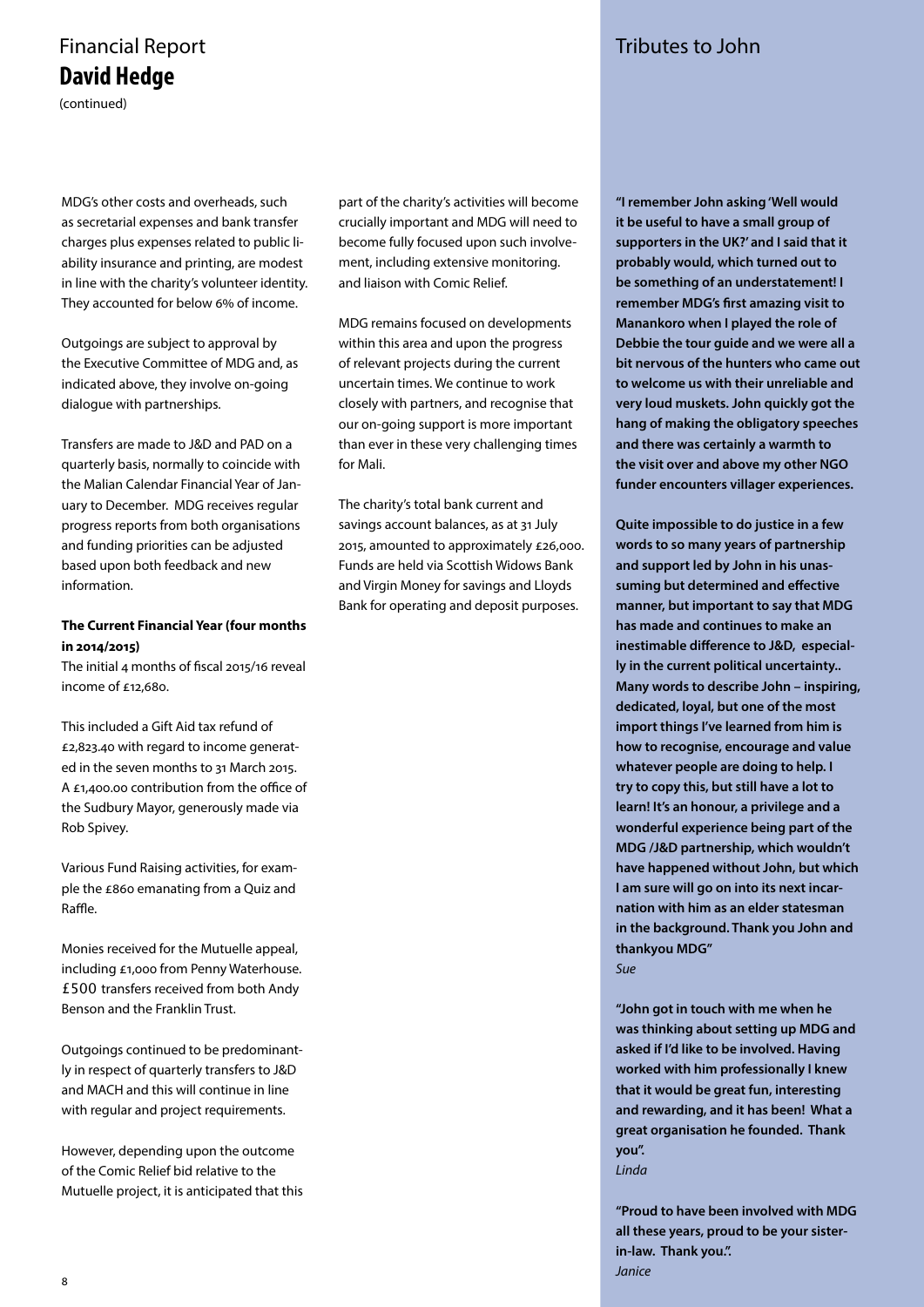**"John has been a great inspiration and a wonderful example to follow, from the day he founded the charity with such high and achievable aims. His tireless and imaginative work to help those in Mali has been truly life-changing for so many people and his time as Secretary of MDG will be remembered with great fondness. In every respect he is and always has been a good friend as well as my older brother. Cheers".**

*David*

**"Thoughtful, persuasive, informed, committed, strategic, political, practical and very, very tall .... John is in all respects a BIG MAN! It has been a great pleasure to work with him inside and outside of MDG".** 

#### *Andy*

**"Thank you for giving me an opportunity to take part in this great initiative related to John. I am so sorry I do not have the possibility to tell more about this great person, who is John, but I will just talk with my heart. For me, John is not only an MDG member or a British Citizen, he is as a father to me who at any time, any moment is ready to invest himself and all his resources in order to help others individually or as a group, a community, a village and then, why not a country? Today, if it was up to me, I would give him the status of Malian, and citizenship to all the supported communities.**

**I am sad about John's decision, even though it is a real need, but I am confident that he will never be far from our day to day development action as he is such a great part of it. Dear dad John, thank you for different support, your different advice, your different contributions to my professional career. I will never forget all the good actions you have contributed to J&D's development, for Malian community development and for my own development as well. Rest well after so long and for all the good works you have done".** 

**"Pendant les 15 années (2001 à 2015) de partenariat entre MDG et J&D, John est un responsable exemplaire de part ses compétences relationnelles avec J&D qui s'explique par sa ponctualité dans les échanges partenariaux par emails. Aussi il a un savoir faire et un esprit de franchise, de respect, d'analyse, de compréhension, de persévérance et de réception dans son travail avec J&D. plein de succès à John HEDGE dans son rôle de secrétaire général de MDG et vive le partenariat de J&D et de MDG".**  *Tanty*

**"John Hedge: The body of a second row forward rugby player, with a heart of gold, prodigious mind, listening ears, compassionate eyes, voice of wisdom, stamina of a horse, nimble footed – I kid you not! (I must be one of the few people who have seen him Morris Dancing!) and very dear friend. If he was a tree, he'd be an Oak - and I'd hug him".**  *Tim*

**"John, it's been a privilege to work alongside you at MDG. A man of vision with an eye for the achievable, you have steered us through thus far. You remain both an inspiration and a role model. Love Pat".**

**"The term MDG Secretary does not do justice to the work that John has done since he founded MDG some 15 years ago. To me he has been a colossus in every sense of the word. He has provided the spirit, vision, inspiration and leadership to the organisation. Primarily it has been his drive and energy that has enabled MDG to become the remarkable support that it is today, helping some of the most impoverished communities in Mali.**

**He has helped communities overcome adversity through diligently creating any number of opportunities with partners in Mali. Of the many projects John has championed I think those involving water are a lasting legacy and symbolic of all he represents. Water is essential to** 

**sustaining life and growth and I think it is very fitting that he has in effect acted as a conduit to carry the promise of a better life to rural communities in West Africa. An uplifting example of altruism at its best - Thank you John!"**  *Ray*.

**"I have had the privilege of knowing John long before MDG's inception. He and Gill have been great friends and hugely supportive to me personally over the years. One of the wonderful aspects of John is how he encourages people to be the best they can be. In 2003 when the first trip to Mali was being planned, I said 'you will have to take a photographer' to which he replied 'You are the photographer Andrea'. It was this one comment that made me pack my bags and go on an extraordinary trip with MDG to meet some wonderful people, both within J&D and in the organisations that we visited and learn a little about a very special country".** *Andrea*

**"John is one of the most warm and cheering people I have ever met. For as long as he is associated with the charity he will attract people to it and with his kindness and humour will encourage great things from them."**  *Sam*

**Thanks John for all your exceptional work for MDG and for the help you've given to me personally to understand what things are about. You'll be a hard act to follow.**